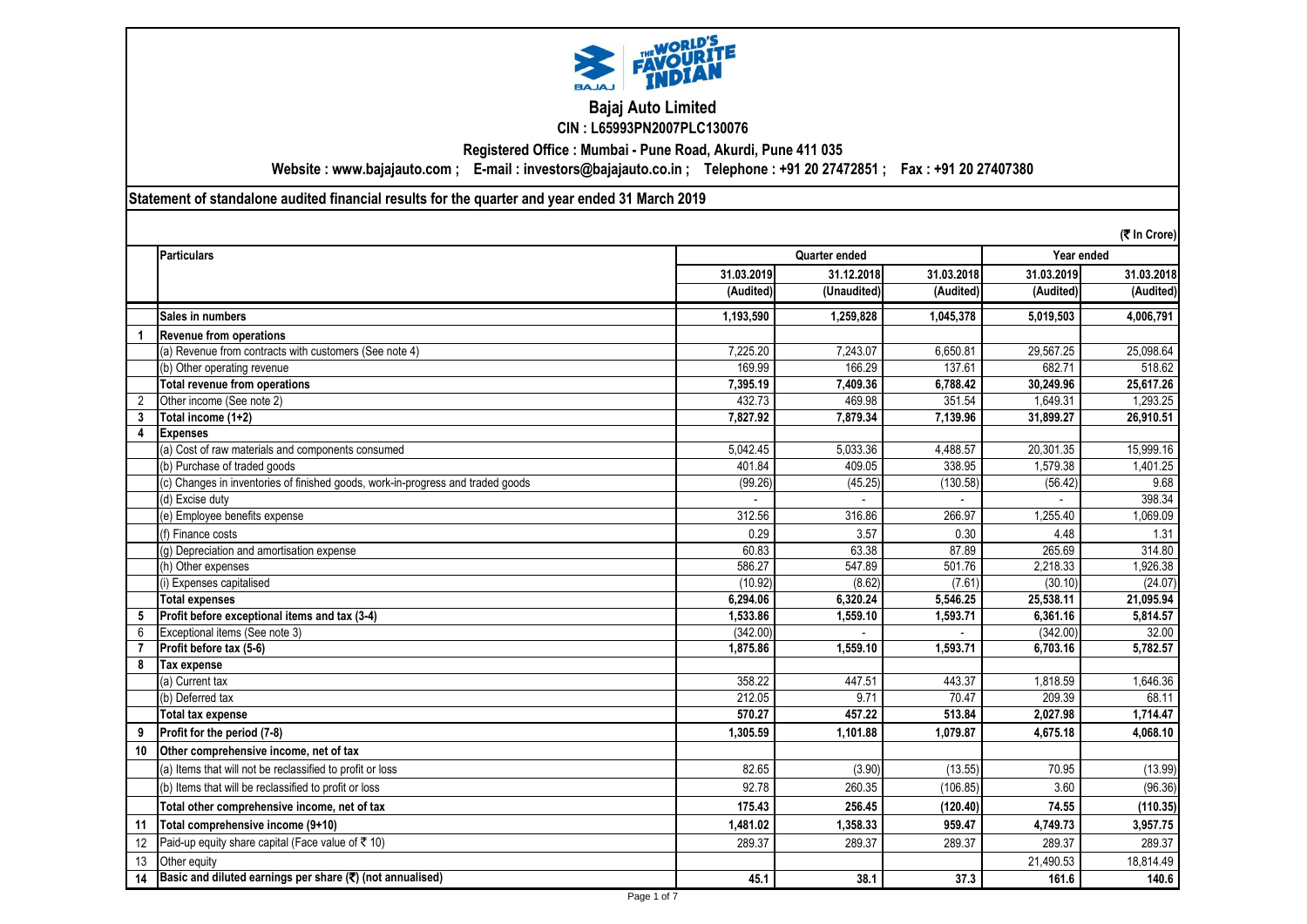| 1.             | Disclosure of standalone assets and liabilities (Balance Sheet) as per Regulation 33 of the SEBI (Listing Obligations and Disclosure Requirements) |            |              |
|----------------|----------------------------------------------------------------------------------------------------------------------------------------------------|------------|--------------|
|                | Regulations, 2015 for the year ended 31 March 2019 -                                                                                               |            | (₹ In Crore) |
|                | <b>Particulars</b>                                                                                                                                 | As at      | As at        |
|                |                                                                                                                                                    | 31.03.2019 | 31.03.2018   |
|                |                                                                                                                                                    | (Audited)  | (Audited)    |
| А              | <b>Assets</b>                                                                                                                                      |            |              |
| 1              | <b>Non-current assets</b>                                                                                                                          |            |              |
|                | (a) Property, plant and equipment                                                                                                                  | 1,688.69   | 1,821.22     |
|                | (b) Capital work-in-progress                                                                                                                       | 11.54      | 11.15        |
|                | (c) Investment property                                                                                                                            | 55.50      | 57.11        |
|                | (d) Intangible assets                                                                                                                              | 19.75      |              |
|                | (e) Intangible assets under development                                                                                                            | 36.48      | 45.32        |
|                | (f) Investment in subsidiaries<br>(g) Financial assets                                                                                             | 1,222.72   | 1,222.72     |
|                | Investments                                                                                                                                        | 16,360.16  | 10,600.17    |
|                | Loans                                                                                                                                              | 31.63      | 30.64        |
|                | Other financial assets                                                                                                                             | 0.02       | 0.02         |
|                | (h) Income tax assets (net)                                                                                                                        | 584.41     | 438.66       |
|                | (i) Other non-current assets                                                                                                                       | 306.83     | 356.85       |
|                | Sub-total - Non-current assets                                                                                                                     | 20,317.73  | 14,583.86    |
|                |                                                                                                                                                    |            |              |
| $\overline{2}$ | <b>Current assets</b>                                                                                                                              |            |              |
|                | (a) Inventories                                                                                                                                    | 961.51     | 742.58       |
|                | (b) Financial assets<br>Investments                                                                                                                | 1,576.48   | 5,765.41     |
|                | Trade receivables                                                                                                                                  | 2,559.69   | 1,491.87     |
|                | Cash and cash equivalents                                                                                                                          | 905.38     | 760.94       |
|                | Other bank balances                                                                                                                                | 17.43      | 17.06        |
|                | Loans                                                                                                                                              | 6.34       | 6.26         |
|                | Other financial assets                                                                                                                             | 112.94     | 79.36        |
|                | (c) Other current assets                                                                                                                           | 922.89     | 372.15       |
|                | Sub-total - Current assets                                                                                                                         | 7,062.66   | 9,235.63     |
|                | <b>Total - Assets</b>                                                                                                                              | 27,380.39  | 23,819.49    |
| в              | <b>Equity and liabilities</b>                                                                                                                      |            |              |
| $\mathbf{1}$   | Equity                                                                                                                                             |            |              |
|                | (a) Equity share capital                                                                                                                           | 289.37     | 289.37       |
|                | (b) Other equity                                                                                                                                   | 21,490.53  | 18,814.49    |
|                | Sub-total - Equity                                                                                                                                 | 21,779.90  | 19,103.86    |
|                |                                                                                                                                                    |            |              |
| $\overline{2}$ | <b>Non-current liabilities</b>                                                                                                                     |            |              |
|                | (a) Financial liabilities<br>Sales tax deferral                                                                                                    | 124.52     | 120.77       |
|                | (b) Provisions                                                                                                                                     | 14.56      | 112.19       |
|                | (c) Deferred tax liabilities (net)                                                                                                                 | 542.66     | 323.42       |
|                | (d) Government grant                                                                                                                               | 43.95      | 46.61        |
|                | (e) Other non-current liabilities                                                                                                                  | 1.12       | 1.35         |
|                | Sub-total - Non-current liabilities                                                                                                                | 726.81     | 604.34       |
| 3              | <b>Current liabilities</b>                                                                                                                         |            |              |
|                | (a) Financial liabilities                                                                                                                          |            |              |
|                | Trade payables                                                                                                                                     |            |              |
|                | Total outstanding dues of micro enterprises and small enterprises                                                                                  | 2.65       | 1.06         |
|                | Total outstanding dues of creditors other than micro enterprises and small enterprises                                                             | 3,784.08   | 3,243.26     |
|                | Other financial liabilities                                                                                                                        | 370.97     | 329.26       |
|                | (b) Other current liabilities                                                                                                                      | 556.97     | 393.72       |
|                | (c) Provisions                                                                                                                                     | 140.62     | 125.60       |
|                | (d) Government grant                                                                                                                               | 2.65       | 2.65         |
|                | (e) Current tax liabilities (net)                                                                                                                  | 15.74      | 15.74        |
|                | Sub-total - Current liabilities                                                                                                                    | 4,873.68   | 4,111.29     |
|                | <b>Total - Equity and liabilities</b>                                                                                                              | 27,380.39  | 23,819.49    |

**Notes :**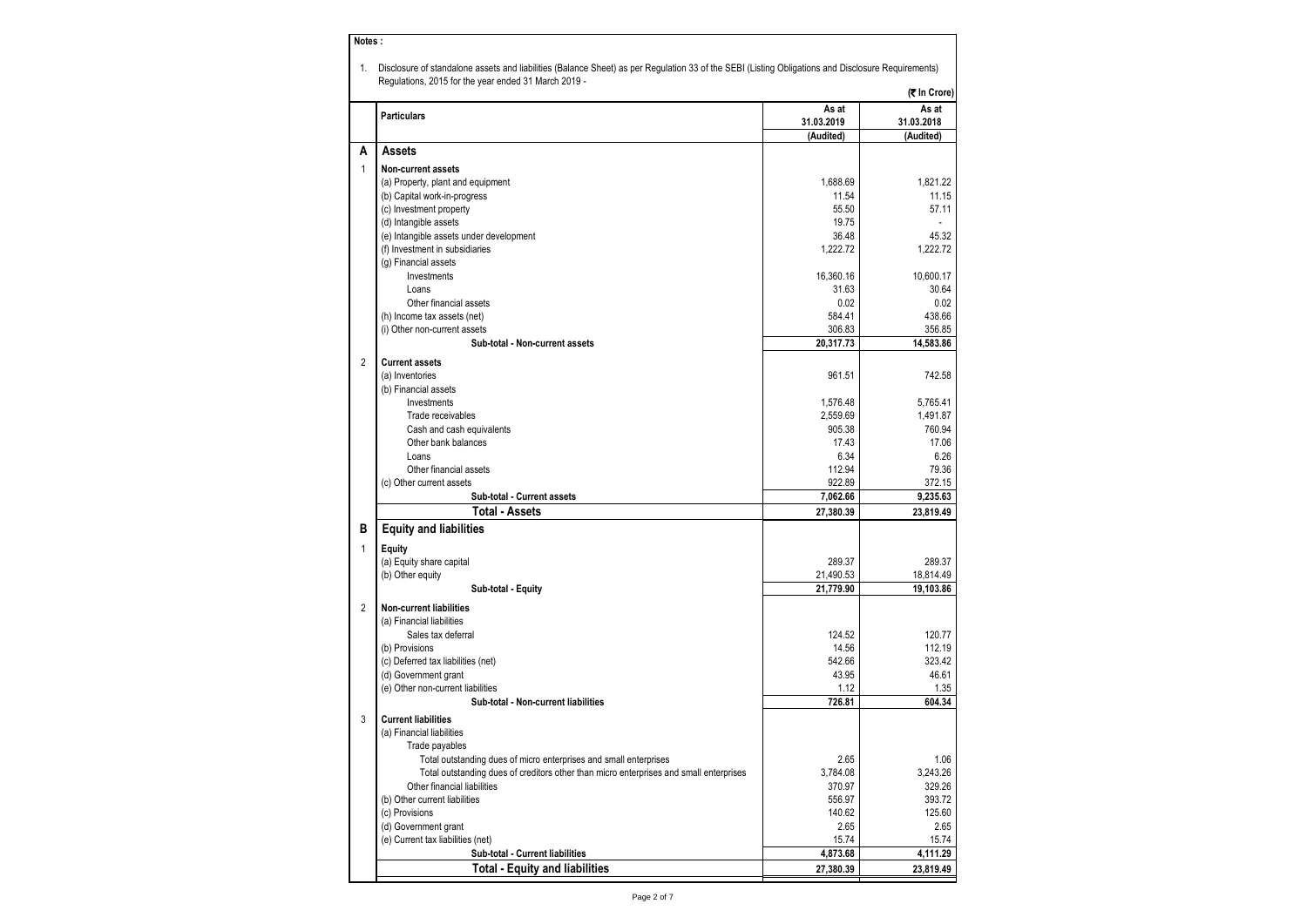#### **Notes (contd) :**

2 Other income includes following -

|                    |               |             |            |            | (₹ In Crore) |  |
|--------------------|---------------|-------------|------------|------------|--------------|--|
| <b>Particulars</b> | Quarter ended |             |            | Year ended |              |  |
|                    | 31.03.2019    | 31.12.2018  | 31.03.2018 | 31.03.2019 | 31.03.2018   |  |
|                    | (Audited)     | (Unaudited) | (Audited)  | (Audited)  | (Audited)    |  |
| Investment income  | 363.46        | 362.60      | 291.25     | .359.66    | .088.26      |  |
| <b>Others</b>      | 69.27         | 107.38      | 60.29      | 289.65     | 204.99       |  |

3 The Company, during the year ended 31 March 2015, had expensed off the payments made towards deposit of 'National Calamity Contingent Duty' (NCCD) and applicable education cess and secondary and higher education cess thereon, together with interest and penalty amounting to  $\bar{\tau}$  342.00 crore for the period from 1 April 2007 to 30 September 2014, pursuant to an order from the Honourable High Court of Uttarakhand on 9 October 2014 that the levy of NCCD is out of the purview of exemptions granted to the Company under the scheme of incentives for industries in certain identified growth areas in Uttarakhand.

In the current year, pursuant to a special leave petition filed by the Company, the Honourable Supreme Court vide its judgement dtd. 27 March 2019 has held that the Company is not liable to pay NCCD, education cess and secondary and higher education cess; and set aside the orders of Division Bench of Nainital High Court and quashed the show cause notices. The Company has accordingly reversed the charge of  $\overline{\xi}$  342.00 crore as an exceptional item in the current year; and has disclosed the corresponding amount in the Balance Sheet as "Deposits receivable from the Government". The Company has however not received refund of the said amount from the Excise authorities up to the date of approval of the financial statements by the Board of Directors of the Company.

Exceptional items for the year ended 31 March 2018 represent a one time payment to dealers to compensate them for any losses incurred on introduction of GST as a result of pre-GST inventory held on 30 June 2017.

- 4 Post the applicability of GST with effect from 1 July 2017, Sales are required to be disclosed net of GST. Accordingly, the Gross sales figures for the year ended 31 March 2019 are not comparable with the previous periods presented in the results.
- 5 The Company has opted to publish Extracts of the Unaudited/Audited Consolidated Financial Results, pursuant to option made available as per Regulation 33 of the SEBI (Listing Obligations and Disclosure Requirements) Regulations, 2015. These standalone financial results are available on the Company's website viz. www.bajajauto.com and on the websites of BSE (www.bseindia.com) and NSE (www.nseindia.com).
- 6 The Board of Directors recommend a dividend of ₹60 per equity share (600%) subject to approval of shareholders.
- 7 Figures for previous year / period have been regrouped wherever necessary.
- 8 The figures of the last quarter are the balancing figures between the audited figures in respect of the full financial year and the published year to date figures upto the third quarter of the current financial year, which were subjected to a limited review.
- 9 The above results have been reviewed by the Audit Committee and approved by the Board of Directors in the meeting held on 17 May 2019.

**By order of the Board of Directors For Bajaj Auto Limited**

Pune **Rahul Bajaj** Date: 17 May 2019 **Chairman**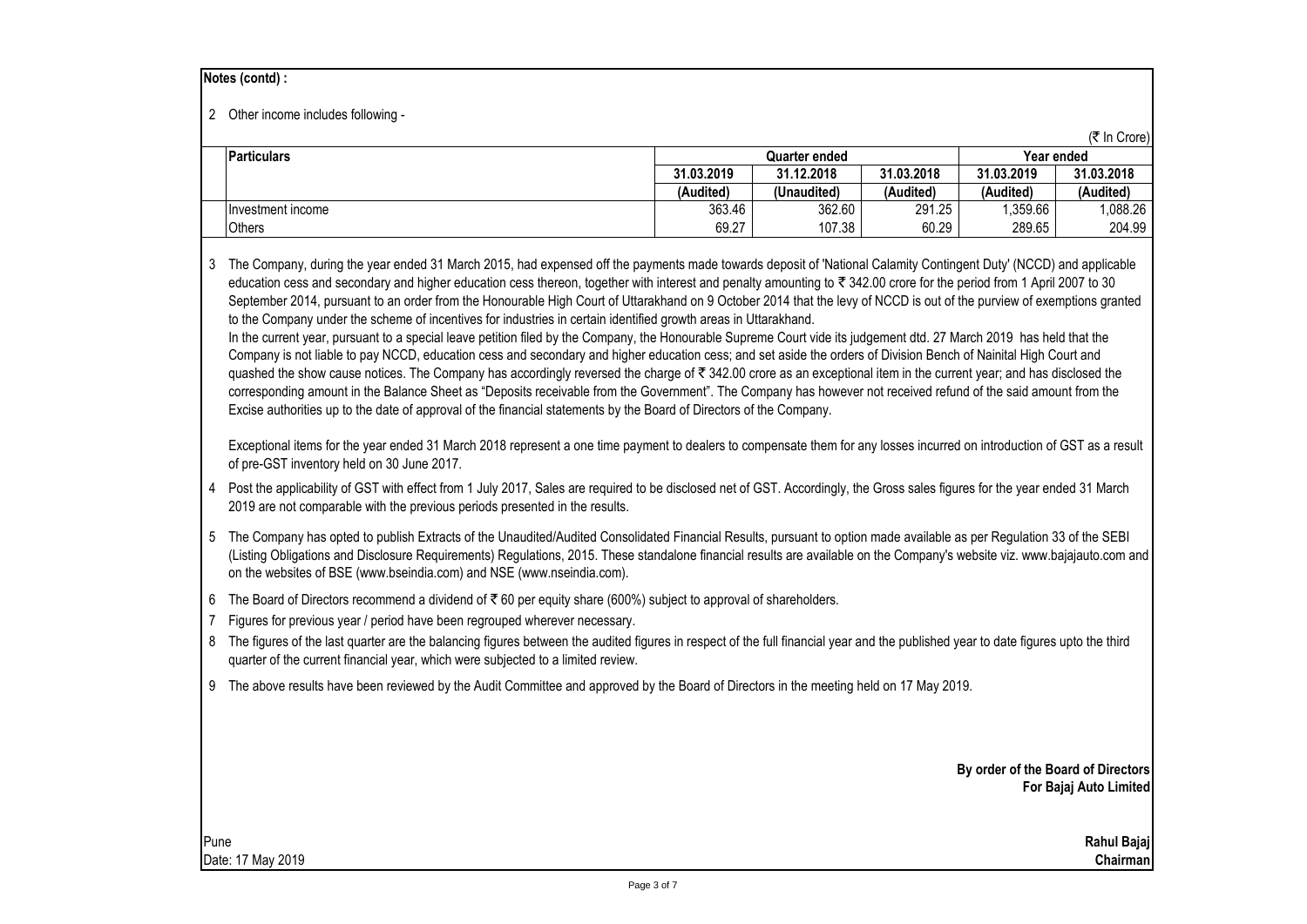

#### **Bajaj Auto Limited CIN : L65993PN2007PLC130076**

**Registered Office : Mumbai - Pune Road, Akurdi, Pune 411 035**

**Website : www.bajajauto.com ; E-mail : investors@bajajauto.co.in ; Telephone : +91 20 27472851 ; Fax : +91 20 27407380**

## **Statement of consolidated audited financial results for the quarter and year ended 31 March 2019**

|                                                                                 |                                                                                 |            | (₹ In Crore)             |                          |            |            |  |
|---------------------------------------------------------------------------------|---------------------------------------------------------------------------------|------------|--------------------------|--------------------------|------------|------------|--|
|                                                                                 | <b>Particulars</b>                                                              |            | Quarter ended            |                          | Year ended |            |  |
|                                                                                 |                                                                                 | 31.03.2019 | 31.12.2018               | 31.03.2018               | 31.03.2019 | 31.03.2018 |  |
|                                                                                 |                                                                                 | (Audited)  | (Unaudited)              | (Audited)                | (Audited)  | (Audited)  |  |
| $\mathbf{1}$                                                                    | <b>Revenue from operations</b>                                                  |            |                          |                          |            |            |  |
|                                                                                 | (a) Revenue from contracts with customers (See note 5)                          | 7,225.20   | 7,243.07                 | 6,650.81                 | 29,567.25  | 25,098.64  |  |
|                                                                                 | (b) Other operating revenue                                                     | 169.99     | 166.29                   | 137.62                   | 682.71     | 518.63     |  |
|                                                                                 | <b>Total revenue from operations</b>                                            | 7.395.19   | 7.409.36                 | 6.788.43                 | 30.249.96  | 25.617.27  |  |
| $\overline{2}$                                                                  | Other income (See note 3)                                                       | 432.79     | 469.98                   | 350.61                   | 1,555.01   | 1,158.26   |  |
| 3                                                                               | Total income (1+2)                                                              | 7.827.98   | 7.879.34                 | 7,139.04                 | 31,804.97  | 26,775.53  |  |
| 4                                                                               | <b>Expenses</b>                                                                 |            |                          |                          |            |            |  |
|                                                                                 | (a) Cost of raw materials and components consumed                               | 5,042.45   | 5,033.36                 | 4,488.57                 | 20,301.35  | 15,999.16  |  |
|                                                                                 | (b) Purchase of traded goods                                                    | 401.84     | 409.05                   | 338.95                   | 1.579.38   | 1.401.25   |  |
|                                                                                 | (c) Changes in inventories of finished goods, work-in-progress and traded goods | (99.26)    | (45.25)                  | (130.58)                 | (56.42)    | 9.68       |  |
|                                                                                 | (d) Excise duty                                                                 |            |                          |                          |            | 398.34     |  |
|                                                                                 | (e) Employee benefits expense                                                   | 312.83     | 317.31                   | 266.34                   | 1,256.89   | 1,069.48   |  |
|                                                                                 | (f) Finance costs                                                               | 0.29       | 3.57                     | 0.30                     | 4.48       | 1.31       |  |
|                                                                                 | (q) Depreciation and amortisation expense                                       | 60.83      | 63.38                    | 87.89                    | 265.69     | 314.80     |  |
|                                                                                 | (h) Other expenses                                                              | 586.60     | 548.16                   | 502.00                   | 2.219.87   | 1,927.78   |  |
|                                                                                 | (i) Expenses capitalised                                                        | (10.92)    | (8.62)                   | (7.61)                   | (30.10)    | (24.07)    |  |
|                                                                                 | <b>Total expenses</b>                                                           | 6.294.66   | 6.320.96                 | 5.545.86                 | 25,541.14  | 21,097.73  |  |
| 5                                                                               | Share of profits of associate                                                   | 103.44     | 119.61                   | 96.13                    | 349.75     | 287.61     |  |
| 6                                                                               | Profit before exceptional items and tax (3-4+5)                                 | 1,636.76   | 1,677.99                 | 1,689.31                 | 6,613.58   | 5,965.41   |  |
| $\overline{7}$                                                                  | Exceptional items (See note 4)                                                  | (342.00)   | $\overline{a}$           | $\sim$                   | (342.00)   | 32.00      |  |
| 8                                                                               | Profit before tax (6-7)                                                         | 1,978.76   | 1,677.99                 | 1,689.31                 | 6,955.58   | 5,933.41   |  |
| 9                                                                               | <b>Tax expense</b>                                                              |            |                          |                          |            |            |  |
|                                                                                 | (a) Current tax                                                                 | 358.22     | 447.51                   | 443.37                   | 1.818.59   | 1.646.36   |  |
|                                                                                 | (b) Deferred tax                                                                | 212.05     | 9.71                     | 70.47                    | 209.39     | 68.11      |  |
|                                                                                 | <b>Total tax expense</b>                                                        | 570.27     | 457.22                   | 513.84                   | 2.027.98   | 1,714.47   |  |
| 10                                                                              | Profit after tax (8-9)                                                          | 1,408.49   | 1,220.77                 | 1,175.47                 | 4,927.60   | 4,218.94   |  |
| 11                                                                              | Profit attributable to non-controlling interest                                 |            | $\overline{\phantom{a}}$ | $\sim$                   | (0.01)     | (0.01)     |  |
| 12                                                                              | Profit for the period (10-11)                                                   | 1,408.49   | 1,220.77                 | 1,175.47                 | 4,927.61   | 4,218.95   |  |
| 13                                                                              | Other comprehensive income, net of tax                                          |            |                          |                          |            |            |  |
|                                                                                 | (a) Items that will not be reclassified to profit or loss                       | 79.54      | (3.90)                   | (12.90)                  | 67.84      | (13.34)    |  |
|                                                                                 | (b) Items that will be reclassified to profit or loss                           | 19.77      | 123.92                   | 5.00                     | (113.19)   | 251.08     |  |
|                                                                                 | Total other comprehensive income, net of tax                                    | 99.31      | 120.02                   | (7.90)                   | (45.35)    | 237.74     |  |
| 14                                                                              | Total comprehensive income (12+13)                                              | 1,507.80   | 1.340.79                 | 1,167.57                 | 4,882.26   | 4,456.69   |  |
|                                                                                 |                                                                                 |            |                          |                          |            |            |  |
|                                                                                 |                                                                                 |            |                          |                          |            |            |  |
| 15                                                                              | Profit attributable to:                                                         |            |                          |                          |            |            |  |
|                                                                                 | Owners of the company                                                           | 1,408.49   | 1,220.77                 | 1,175.47                 | 4,927.61   | 4,218.95   |  |
|                                                                                 | Non-controlling interests                                                       |            |                          |                          | (0.01)     | (0.01)     |  |
| 16                                                                              | Total comprehensive income attributable to:                                     |            |                          |                          |            |            |  |
|                                                                                 | Owners of the company                                                           | 1,507.80   | 1,340.79                 | 1,167.57                 | 4,882.26   | 4,456.69   |  |
|                                                                                 | Non-controlling interests                                                       |            | L.                       | $\overline{\phantom{a}}$ | (0.01)     | (0.01)     |  |
|                                                                                 |                                                                                 |            |                          |                          |            |            |  |
| 17                                                                              | Paid-up equity share capital (Face value of ₹ 10)                               | 289.37     | 289.37                   | 289.37                   | 289.37     | 289.37     |  |
| 18                                                                              | Other equity                                                                    |            |                          |                          | 22,944.44  | 20,135.87  |  |
| Basic and diluted earnings per share $(\overline{\mathbf{x}})$ (not annualised) |                                                                                 |            |                          |                          |            |            |  |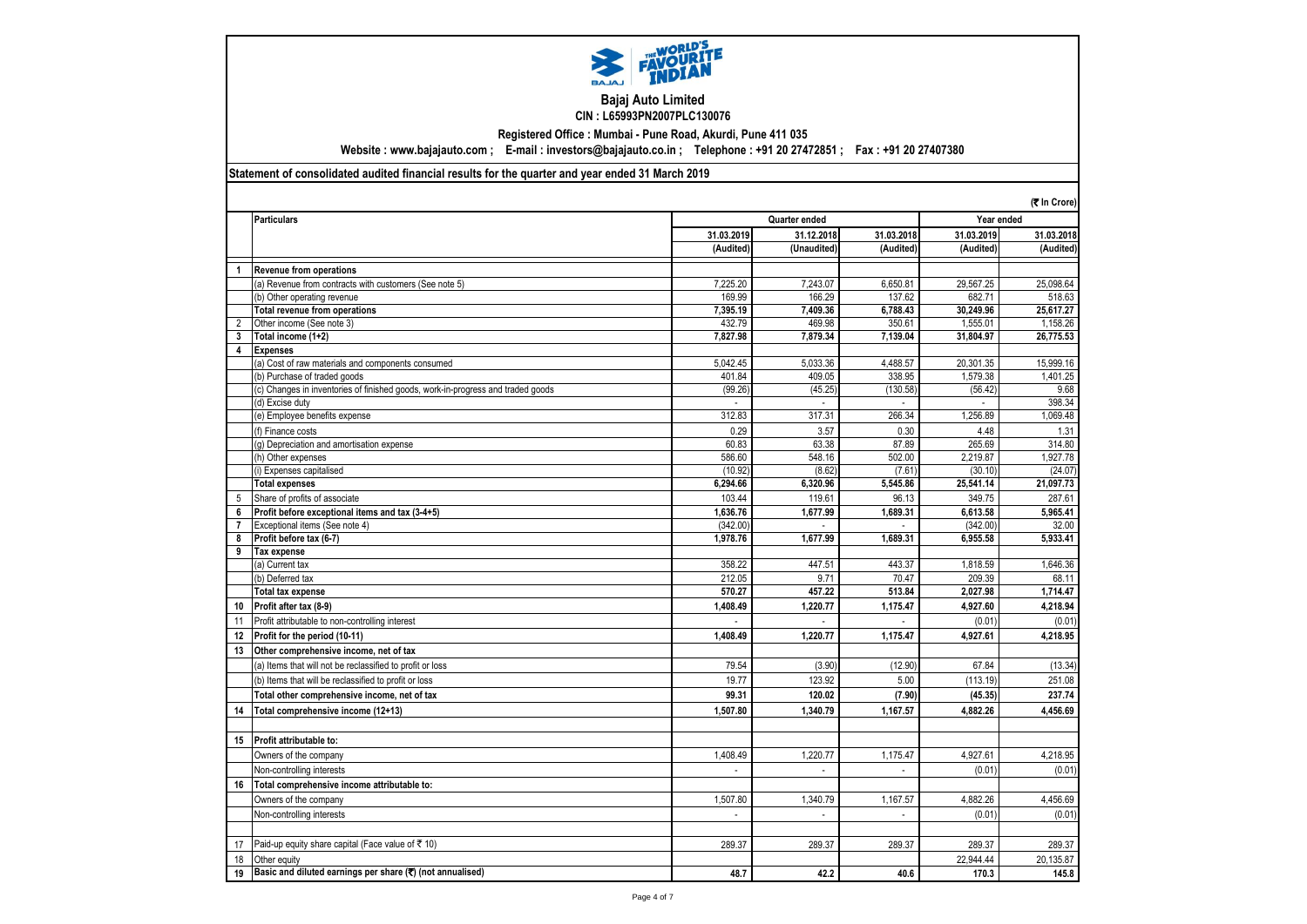|   | <b>Particulars</b>                          | <b>Quarter ended</b> |             |            | Year ended |            |
|---|---------------------------------------------|----------------------|-------------|------------|------------|------------|
|   |                                             | 31.03.2019           | 31.12.2018  | 31.03.2018 | 31.03.2019 | 31.03.2018 |
|   |                                             | (Audited)            | (Unaudited) | (Audited)  | (Audited)  | (Audited)  |
|   | <b>Segment revenue</b>                      |                      |             |            |            |            |
|   | Automotive                                  | 7,464.52             | 7,516.74    | 6,847.79   | 30,539.67  | 25,822.34  |
|   | Investments                                 | 363.46               | 362.60      | 291.25     | 1,265.30   | 953.19     |
|   | <b>Total</b>                                | 7,827.98             | 7,879.34    | 7,139.04   | 31,804.97  | 26,775.53  |
|   | Segment profit before tax and finance costs |                      |             |            |            |            |
|   | Automotive                                  | 1,616.26             | 1,319.64    | 1,398.88   | 5,697.47   | 4,983.66   |
|   | Investments                                 | 362.79               | 361.92      | 290.73     | 1,262.59   | 951.06     |
|   | <b>Total</b>                                | 1,979.05             | 1,681.56    | 1,689.61   | 6,960.06   | 5,934.72   |
|   | Less: Finance costs                         | 0.29                 | 3.57        | 0.30       | 4.48       | 1.31       |
|   | Total profit before tax                     | 1,978.76             | 1,677.99    | 1,689.31   | 6,955.58   | 5,933.41   |
| 3 | Capital employed                            |                      |             |            |            |            |
|   | <b>Segment assets</b>                       |                      |             |            |            |            |
|   | Automotive                                  | 9,903.53             | 8,949.27    | 8,032.04   | 9,903.53   | 8,032.04   |
|   | Investments                                 | 18,346.47            | 17,206.46   | 16,670.30  | 18,346.47  | 16,670.30  |
|   | Unallocable                                 | 584.41               | 465.83      | 438.66     | 584.41     | 438.66     |
|   | Sub-total                                   | 28,834.41            | 26,621.56   | 25,141.00  | 28,834.41  | 25,141.00  |
|   | <b>Segment liabilities</b>                  |                      |             |            |            |            |
|   | Automotive                                  | 4,871.07             | 4,444.00    | 4,206.55   | 4,871.07   | 4,206.55   |
|   | Investments                                 |                      |             |            |            |            |
|   | Unallocable                                 | 15.74                | 15.74       | 15.74      | 15.74      | 15.74      |
|   | Sub-total                                   | 4,886.81             | 4,459.74    | 4,222.29   | 4,886.81   | 4,222.29   |
|   | Capital employed                            |                      |             |            |            |            |
|   | Automotive                                  | 5,032.46             | 4,505.27    | 3,825.49   | 5,032.46   | 3,825.49   |
|   | Investments                                 | 18,346.47            | 17,206.46   | 16,670.30  | 18,346.47  | 16,670.30  |
|   | Unallocable                                 | 568.67               | 450.09      | 422.92     | 568.67     | 422.92     |
|   | <b>Total</b>                                | 23,947.60            | 22,161.82   | 20,918.71  | 23,947.60  | 20,918.71  |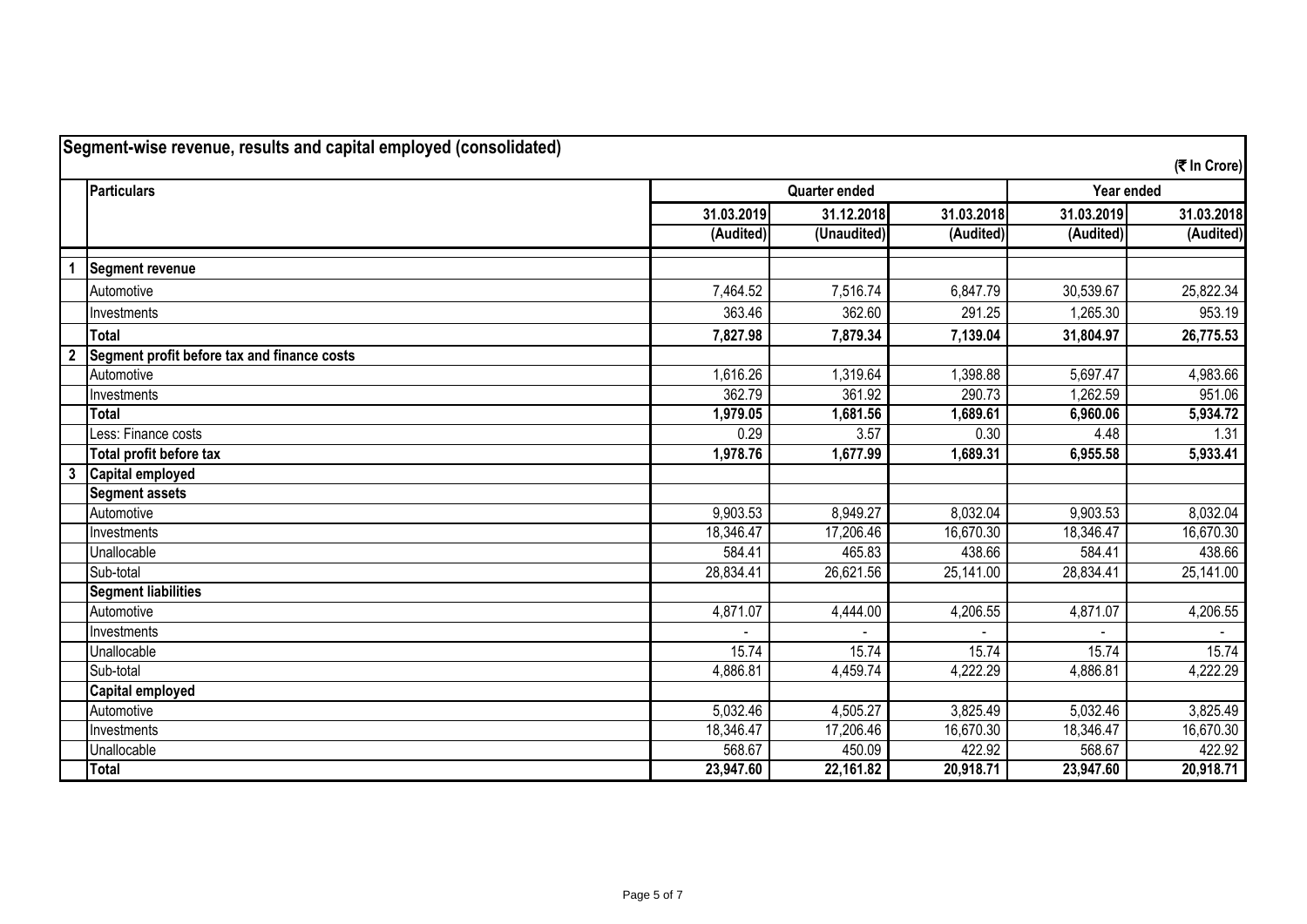### **Notes :**

1. The consolidated financial results include results of the following companies:

| . הסטווואטוווטט מווידוסיוטו טו וט טאומטט טטענט וועט וואסט וואס וואסטוווי וואסטוויטט טווו |                       |            |                 |
|------------------------------------------------------------------------------------------|-----------------------|------------|-----------------|
| Name of the company                                                                      | % shareholding and    | Seament    | Consolidated as |
|                                                                                          | voting power of Bajaj |            |                 |
|                                                                                          | Auto Limited          |            |                 |
| la. PT. Baiai Auto Indonesia                                                             | 99.25%                | Automotive | Subsidiary      |
| b. Bajaj Auto International Holdings BV *                                                | 100%                  | Automotive | Subsidiary      |
|                                                                                          |                       |            |                 |

\* The consolidated financial results of Bajaj Auto International Holdings BV include 47.99% interest in KTM AG as an associate.

2. Disclosure of consolidated assets and liabilities (Balance Sheet) as per Regulation 33 of the SEBI (Listing Obligations and Disclosure Requirements) Regulations, 2015 for the half year ended 30 September 2018 - **(**` **In Crore)**

|                | <b>Particulars</b>                                                                                                    | As at             | As at             |
|----------------|-----------------------------------------------------------------------------------------------------------------------|-------------------|-------------------|
|                |                                                                                                                       | 31.03.2019        | 31.03.2018        |
| A              |                                                                                                                       | (Audited)         | (Audited)         |
|                | Assets                                                                                                                |                   |                   |
| $\mathbf{1}$   | Non-current assets                                                                                                    |                   |                   |
|                | (a) Property, plant and equipment                                                                                     | 1.688.69          | 1.821.22          |
|                | (b) Capital work-in-progress                                                                                          | 11.54             | 11.15             |
|                | (c) Investment property                                                                                               | 55.50             | 57.11             |
|                | (d) Intangible assets                                                                                                 | 19.75             |                   |
|                | (e) Intangible assets under development                                                                               | 36.48             | 45.32             |
|                | (f) Investment in associate of subsidiary                                                                             | 2,666.21          | 2,528.99          |
|                | (g) Financial assets<br>Investments                                                                                   | 16,360.16         | 10,600.17         |
|                | Loans                                                                                                                 | 31.66             | 30.68             |
|                | Other financial assets                                                                                                | 0.02              | 0.02              |
|                | (h) Income tax assets (net)                                                                                           | 584.41            | 438.66            |
|                | (i) Other non-current assets                                                                                          | 306.83            | 356.85            |
|                | Sub-total - Non-current assets                                                                                        | 21,761.25         | 15,890.17         |
|                |                                                                                                                       |                   |                   |
| $\overline{2}$ | <b>Current assets</b>                                                                                                 | 961.51            | 742.58            |
|                | (a) Inventories<br>(b) Financial assets                                                                               |                   |                   |
|                | Investments                                                                                                           | 1,576.48          | 5,765.41          |
|                | Trade receivables                                                                                                     | 2.559.69          | 1,491.87          |
|                | Cash and cash equivalents                                                                                             | 915.64            | 775.60            |
|                | Other bank balances                                                                                                   | 17.43             | 17.06             |
|                | Loans                                                                                                                 | 6.34              | 6.26              |
|                | Other financial assets                                                                                                | 112.94            | 79.36             |
|                | (c) Other current assets                                                                                              | 923.13            | 372.69            |
|                | Sub-total - Current assets                                                                                            | 7,073.16          | 9,250.83          |
|                | <b>Total - Assets</b>                                                                                                 | 28,834.41         | 25,141.00         |
| в              | <b>Equity and liabilities</b>                                                                                         |                   |                   |
|                |                                                                                                                       |                   |                   |
| $\mathbf{1}$   | <b>Equity</b>                                                                                                         |                   |                   |
|                | (a) Equity share capital                                                                                              | 289.37            | 289.37            |
|                | (b) Other equity                                                                                                      | 22,944.44         | 20,135.87         |
|                | Equity attributable to owners of the Company                                                                          | 23,233.81         | 20,425.24         |
|                | (c) Non-controlling interest                                                                                          | 0.01<br>23.233.82 | 0.02<br>20.425.26 |
|                | Subtotal - Total equity                                                                                               |                   |                   |
| $\overline{2}$ | <b>Non-current liabilities</b>                                                                                        |                   |                   |
|                | (a) Financial liabilities                                                                                             |                   |                   |
|                | Sales tax deferral                                                                                                    | 124.52            | 120.77            |
|                | (b) Provisions                                                                                                        | 14.56             | 112.19            |
|                | (c) Deferred tax liabilities (net)                                                                                    | 542.66            | 323.42            |
|                | (d) Government grant                                                                                                  | 43.95             | 46.61             |
|                | (e) Other non-current liabilities<br>Sub-total - Non-current liabilities                                              | 1.12<br>726.81    | 1.35<br>604.34    |
|                |                                                                                                                       |                   |                   |
| 3              | <b>Current liabilities</b>                                                                                            |                   |                   |
|                | (a) Financial liabilities                                                                                             |                   |                   |
|                | Trade payables                                                                                                        |                   |                   |
|                | Total outstanding dues of micro enterprises and small enterprises                                                     | 2.65              | 1.06              |
|                | Total outstanding dues of creditors other than micro enterprises and small enterprises<br>Other financial liabilities | 3.784.18          | 3.243.36          |
|                |                                                                                                                       | 370.97            | 329.26<br>393.73  |
|                | (b) Other current liabilities                                                                                         | 556.97<br>140.62  | 125.60            |
|                | (c) Provisions<br>(d) Government grant                                                                                | 2.65              | 2.65              |
|                | (e) Current tax liabilities (net)                                                                                     | 15.74             | 15.74             |
|                | Sub-total - Current liabilities                                                                                       | 4,873.78          | 4,111.40          |
|                | <b>Total - Equity and liabilities</b>                                                                                 | 28,834.41         | 25,141.00         |
|                |                                                                                                                       |                   |                   |